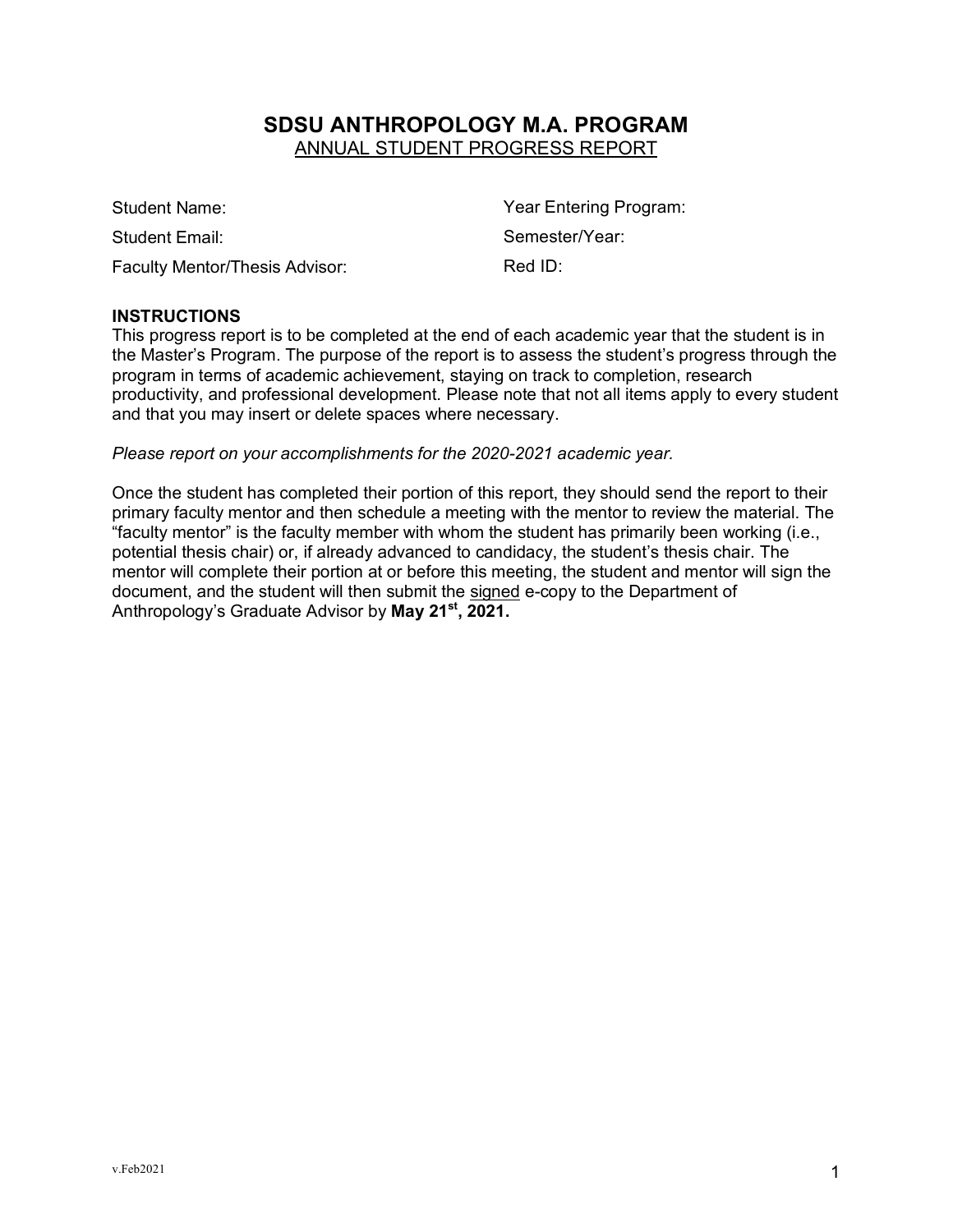## **PART 1 – STUDENT SELF EVALUATION**

This portion is to be completed by the student prior to meeting with their faculty mentor/thesis chair, and then reviewed together by both student and mentor.

COURSES COMPLETED (Provide the course number, title, instructor, and grade).

| Course # | <b>Title</b> | <b>Instructor</b> | Grade | <b>Semester</b> |
|----------|--------------|-------------------|-------|-----------------|
|          |              |                   |       |                 |
|          |              |                   |       |                 |
|          |              |                   |       |                 |
|          |              |                   |       |                 |
|          |              |                   |       |                 |
|          |              |                   |       |                 |
|          |              |                   |       |                 |
|          |              |                   |       |                 |
|          |              |                   |       |                 |
|          |              |                   |       |                 |
|          |              |                   |       |                 |
|          |              |                   |       |                 |
|          |              |                   |       |                 |

### REMAINING COURSES TO BE COMPLETED

| Course # | <b>Title</b> | Semester to be taken |
|----------|--------------|----------------------|
|          |              |                      |
|          |              |                      |
|          |              |                      |
|          |              |                      |
|          |              |                      |
|          |              |                      |
|          |              |                      |
|          |              |                      |
|          |              |                      |
|          |              |                      |
|          |              |                      |
|          |              |                      |
|          |              |                      |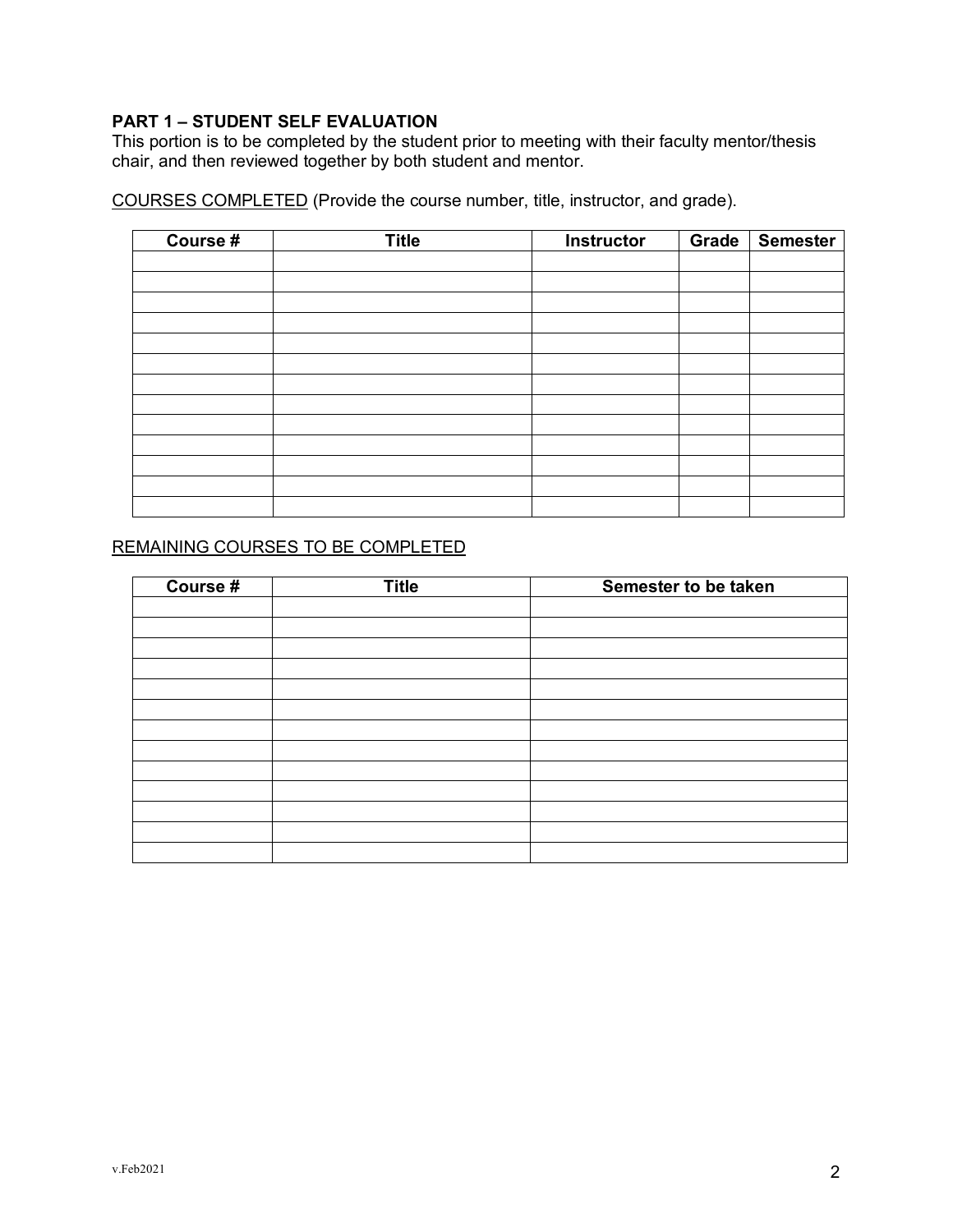STUDENT NARRATIVE (If you need additional space, please use the extra sheet at the end of this document.)

1. Master's thesis progress (topic identified; other committee members; progress to date; actual or projected dates of proposal and defense; follow-up in terms of subsequent research or writeup for publication).

2. Additional research activities outside of the thesis (description of each project; your responsibilities; project status, manuscripts submitted or published).

3. Assistantships, internships, or other work related to your progress in the program (universityprovided or otherwise). Describe nature of activities, progress, and expectations for future involvement.

4. Conferences attended (including papers submitted and program participation).

5. Honors, awards, competitive scholarships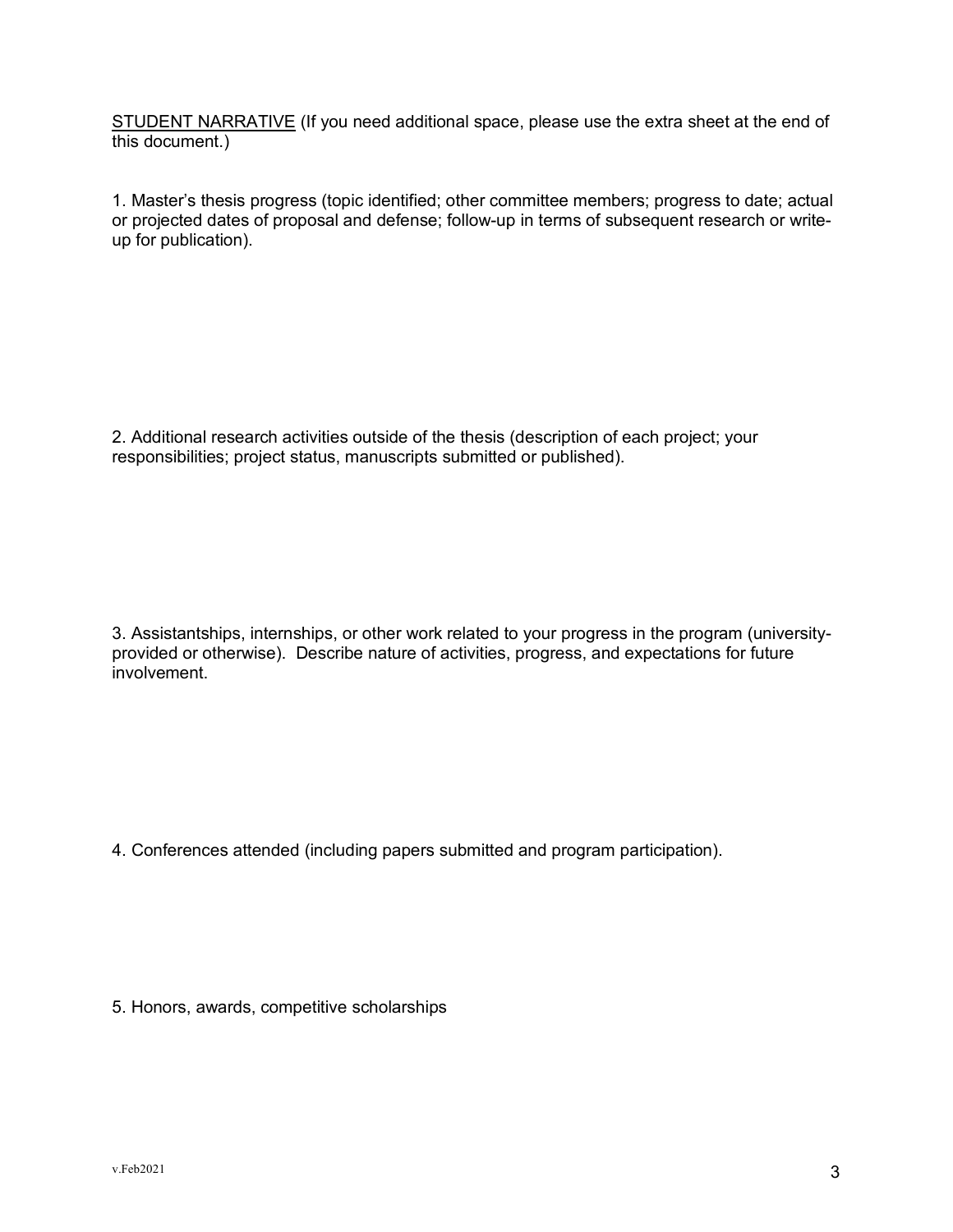6. Service to program (e.g., participation in grad student organization, serving as mentor for a new grad student, coordinating speakers and/or workshops).

7. Self-assessment of strengths and weaknesses in terms of program content areas, research skills, and overall progress in program (e.g., professionalism, content knowledge and understanding, presentation skills, etc).

8. Extenuating circumstances during the past year, if applicable

9. Goals for the next year (these can include activities planned, basic and applied skills to be acquired, targeted areas for development or improvement, and outcomes anticipated).

10. Future career plans (short-term and long-term, thoughts regarding additional graduate study, and specific career settings of interest).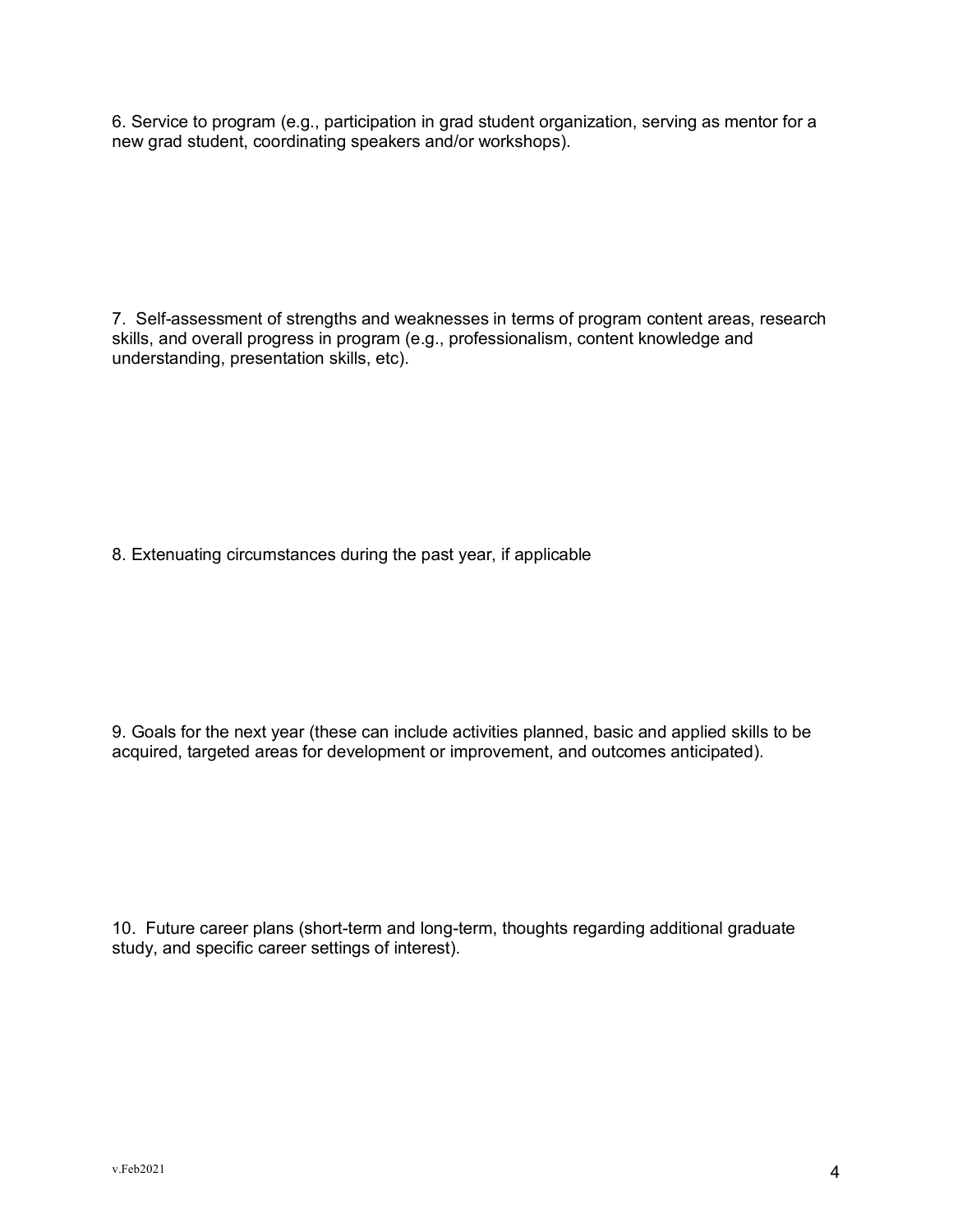#### **PART 2 – FACULTY MENTOR EVALUATION OF PROGRESS**

This portion is to be completed by the faculty mentor.

**INSTRUCTIONS** (If you need additional space, please use the extra sheet at the end of this document.)

1) Please provide feedback on the student's performance on the following areas, using the following rating scale:

**Excellent:** Exceeds program expectations in this area. **Good**: At a level to meet all program expectations in this area. **Needs Improvement**: Below program expectations and in need of improvement. (Including, but not limited to: Minimal contact with chair or advisory committee members; Limited progress in coursework; Limited progress toward thesis research and/or writing; Cumulative GPA is below 3.0; Concerns about ethical or professional behavior

| <b>AREA</b>                               | <b>Excellent</b> | Good | <b>Needs</b><br>Improvement |
|-------------------------------------------|------------------|------|-----------------------------|
| Coursework                                |                  |      |                             |
| <b>Thesis</b><br>Progress                 |                  |      |                             |
| Research<br>Productivity/<br>Contribution |                  |      |                             |

2) Please provide **qualitative feedback** on the overall assessment provided above (e.g., notable strengths, plans or goals for the coming year, targeted areas for development and suggested plans for improvement)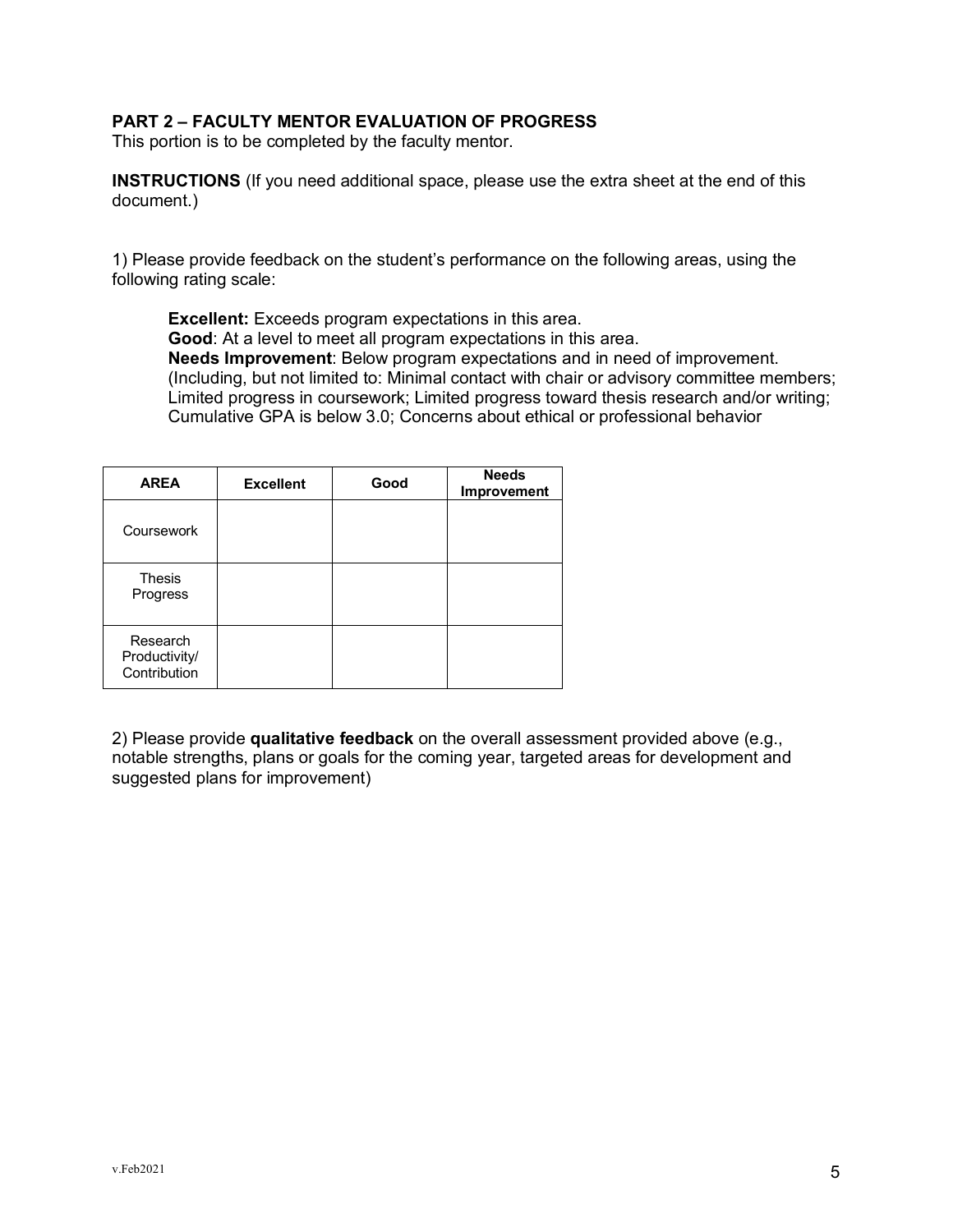# **SIGNATURES**

## **We have reviewed and discussed the content of this progress report.**

| <b>Student Name</b>     | Signature | Date |
|-------------------------|-----------|------|
| <b>Mentor Name</b>      | Signature | Date |
| <b>Reviewed by:</b>     |           |      |
| <b>Graduate Advisor</b> | Signature | Date |